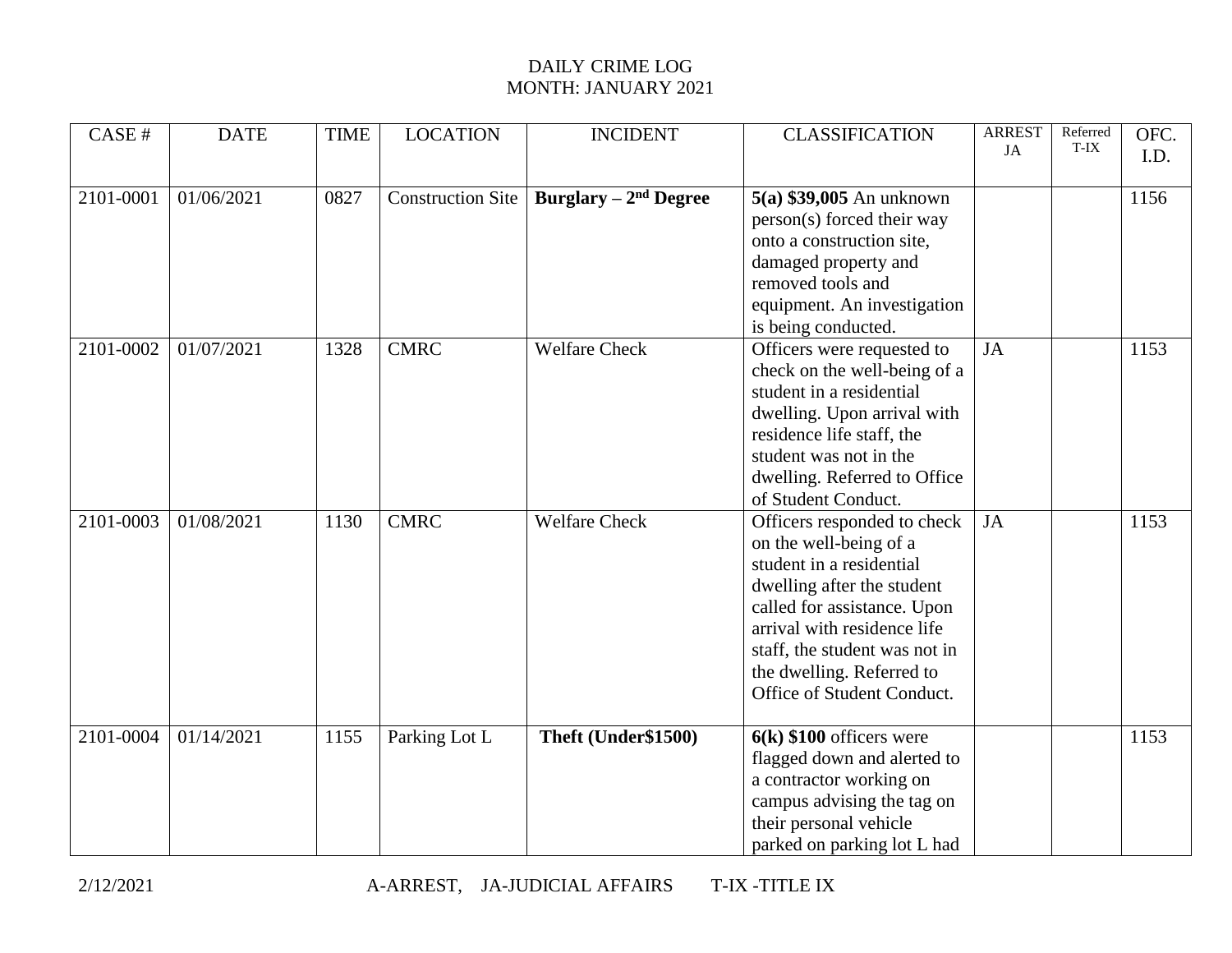## DAILY CRIME LOG MONTH: JANUARY 2021

|           |            |      |                               |                         | been damaged. Investigation<br>revealed the Maryland<br>license plate had the top<br>right corner cut off it<br>removing the date from the<br>registration. An<br>investigation is being<br>conducted.                                                                                         |      |
|-----------|------------|------|-------------------------------|-------------------------|------------------------------------------------------------------------------------------------------------------------------------------------------------------------------------------------------------------------------------------------------------------------------------------------|------|
| 2101-0005 | 01/14/2021 | 1730 | <b>MLK</b>                    | <b>Found Property</b>   | A cellphone was turned in<br>to the Police and<br>Department of Public<br>Safety. The phone was<br>placed in the lost and found.                                                                                                                                                               | 1153 |
| 2101-0006 | 01/20/2021 | 0847 | <b>CNSMN &amp;</b><br>Library | <b>Injured Employee</b> | An employee reported while<br>walking on campus they<br>slipped on some ice on the<br>sidewalk injuring their knee.<br>Facilities was notified to<br>treat the area. The employee<br>refused EMS service and<br>sought medical attention of<br>campus. An investigation is<br>being conducted. | 1128 |
| 2101-0007 | 01/23/2021 | 0220 | Haley                         | <b>Welfare Check</b>    | Officers responded to a<br>residential dwelling to<br>check on the welfare of a<br>student at the request of a<br>relative. The student was in<br>the dwelling in good health.<br>The student made contact<br>with the family member.                                                          | 1142 |
| 2101-0008 | 01/29/2021 | 1400 | McKeldin                      | <b>Telephone Misuse</b> | A student advised police<br>they were continually<br>receiving phone calls from a                                                                                                                                                                                                              | 1112 |